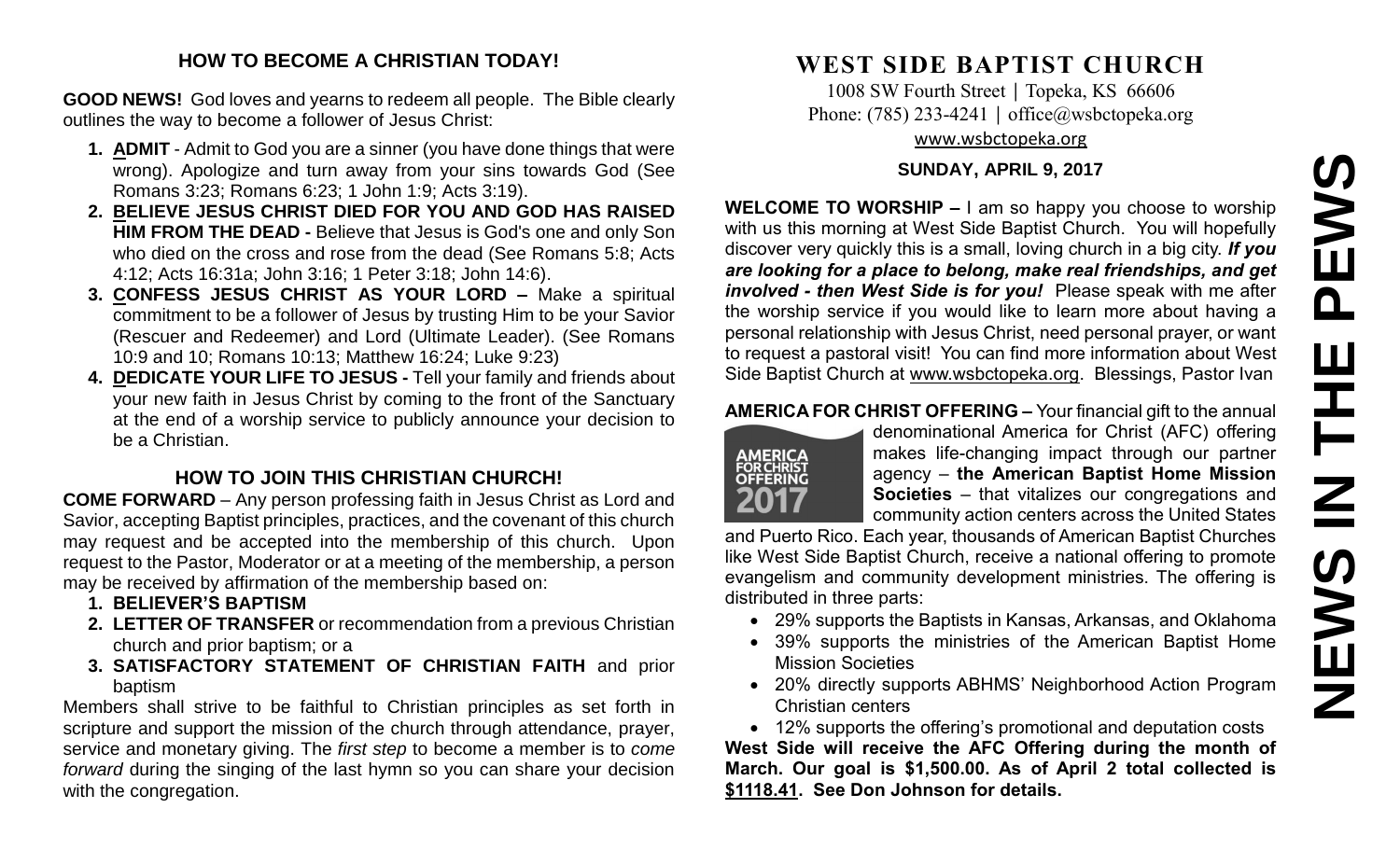**BIBLE STUDIES –** Join a small group Bible study at West Side Baptist Church to learn God's word and be transformed by the Spirit:

- Sundays at 9:15 am: "Biblical Archeology" with Doug Mauck (HH)
- Sundays at 9:15 am: "Explore the Bible" with Don Johnson  $(2^{nd} FL)$
- Sundays at 4:00 pm: "The Book of Isaiah" with Pastor Ivan (HH)
- Wednesdays at 10:30 am: "Ephesians" with Pastor Ivan (HH)

• Wednesdays at 6:00pm: "The Twelve Disciples" with Jim Goodnow Bible studies are free and open to the public. A free Bible available to participants.

**EASTER SERVICES –** Everyone is invited to participate in our **ecumenical (nondenominational) worship services sponsored by Central Congregational, Potwin Presbyterian, West Side Baptist, and Westside Christian Church during Holy Week:**

- **MAUNDY THURSDAY, APRIL 13** an "Agape Feast" at Potwin Presbyterian Church at 6:30 am OR the Traditional Worship Service at Westside Christian Church at 7:00 pm. Please let our office know if you plan to attend this service. Please
- **GOOD FRIDAY, APRIL 14 –** A joint service at West Side Christian Church at 7:00 pm. We will have a united choir. See Janet Nyfeler for the music.
- **EASTER SUNRISE –** A Communion Service at Ward Meade/Old Prairie Town at 7:00 am sponsored by West Side Baptist Church.
- **EASTER BREAKFAST – West Side Baptist Church at 8:00 am**

Please let the Church Office know if you plan to attend any of these events.



#### **MONDAY, APRIL 10**

#### **TUESDAY, APRIL 11**

#### **WEDNESDAY, APRIL 12**

1:00 – 3:00 pm Baby Closet

**FRIDAY, APRIL 14 GOOD FRIDAY**

#### **SATURDAY, APRIL 15**

#### **SUNDAY, APRIL 16 EASTER SUNDAY**

10:30 am Worship

#### **SUNDAY, APRIL 9 PALM SUNDAY**

9:15 am Sunday School 10:30 am Worship (S) 4:00 pm Bible Study – Book of Isaiah (HH)

#### 9:00 – 11:00 am Baby Closet Ministry 6:00 pm Capital City Men's Chorus (FH)

6:00 pm Council Member Meeting

 10:30 am Bible Study (HH) 4:00 – 5:30 pm Free Fruits & Vegetables (FH) 5:00 – 7:00 pm Baby Closet Ministry 5:30 pm Wednesday Night Supper (FH) 6:00 pm WWW Kids Bible Club 6:00 pm Adult Bible Study (HH) 7:00 pm Choir Practice (S)

#### **THURSDAY, APRIL 13 MAUNDAY THURSDAY**

# **OFFICE CLOSED**

 9:00 am XYZer's Breakfast @ Cracker Barrel 1:00 pm Worship Team Practice (S)

 7:00 am Sunrise Service @ Old Prairie Town 8:00 am Breakfast @ WSBC 9:15 am Sunday School  **NO BIBLE STUDY** 

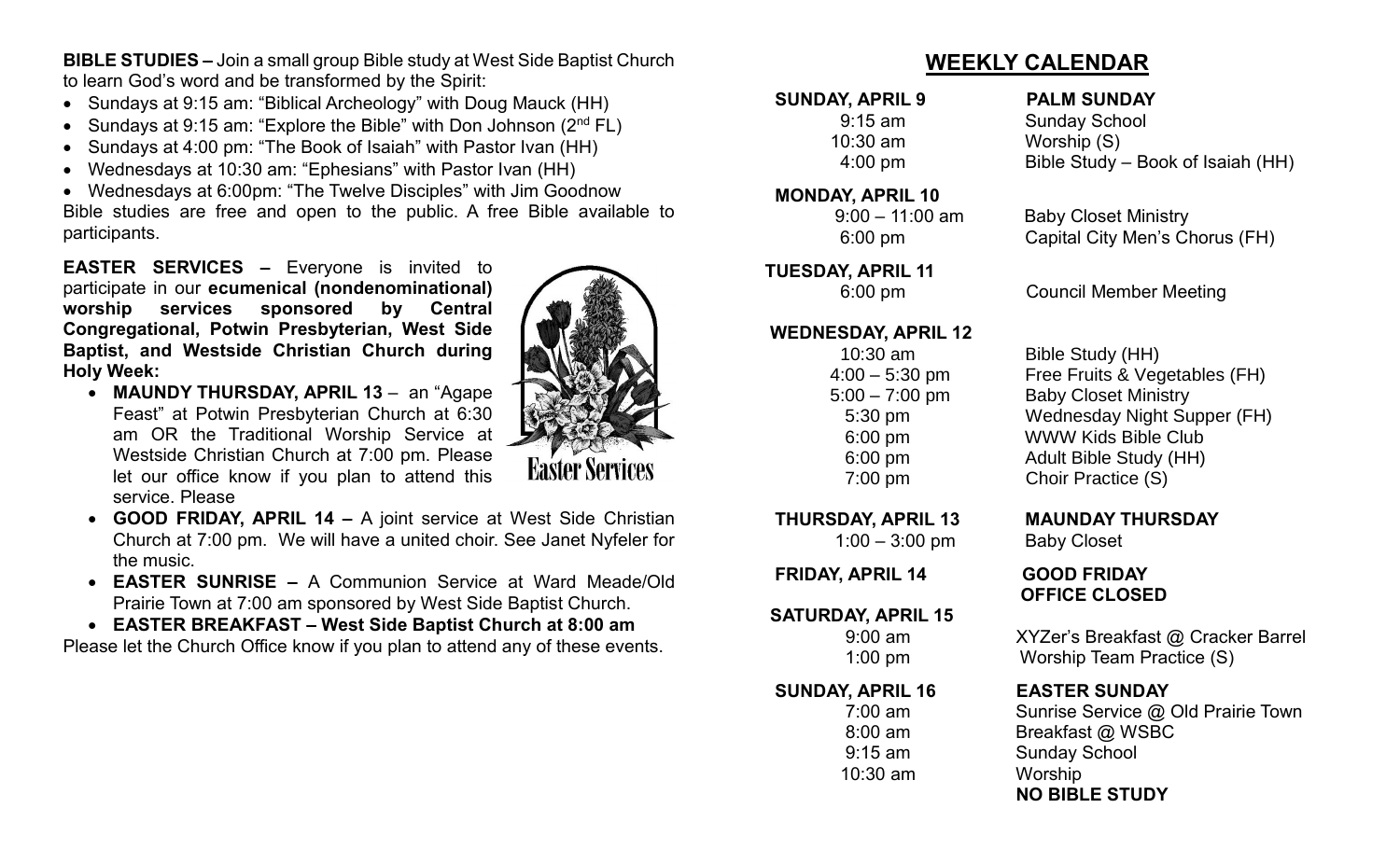### **IN OUR THOUGHTS AND PRAYERS**

Trena Ansell – hip replacement Mark Arnold (Alice and Clarence Payne's brother-in-law) \*Jane Baker – Healing for health concerns Albert Carpenter – Healing for health issues (Harry and Pat's son) Bradley Carpenter – Healing for liver (Harry and Pat's grandson) Esther Carrier – Healing for health concerns Almira Collier – A friend of Almira's Anne from Green Lake passed away \*June Cunningham – Healing for health concerns Zaylee Fortson – Healing for leukemia (age 8) in Superior, Montana. Grace Hart – Healing for health concerns (Janet Nyfeler's mother) Jack & Amanda Hilbert – Pregnancy (Almira's Granddaughter) \*Russ Hunter – Healing for health issues (Fran's husband) \*Alice Kieffer – Healing for health concerns Karen Kirby – Healing for health concerns \*Reginald Kirby – Healing for health concerns Larry Kramer – nieces' husband Brian has cancer \*Etta Landis – Healing for health concerns Kim Maggard – Suffering seizures \*Madeleine Martinson – Healing for health concerns \*Mae Martin – Healing for health concerns Josiah Matlock – Healing for leukemia (Candace Calloway's daughter) Nancy May – Healing for health concerns Marie Merrifield – fell and broke some ribs Don Morris - Sick Ken Paslay – Diabetes issues Sonny Payne – Healing for health concerns (Clarence Payne's brother) \*Juanita Plankinton – Healing for health concerns Becky Poe – recovering from knee replacement Roxie and Don Puckett – Healing health concerns (Molly Morris' sister/b-i-l) Elaine Randle – Healing for health concerns (Marianne Spano's sister) Lynn Reeves – Healing for health concerns Jill Roesler – Healing for health concerns Marty Rosa – Healing for health concerns \*Jeff Runyan – Healing for health concerns Colleen Smith – Brother Mike has mass on the throat having it checked out Linda Smith – Healing for health concerns (Music Dir. at Central Cong.)

\*Hazel Smith-Tindall – Healing for health concerns \*Paul Snickles – Healing for health concerns Marianne Spano – sister Elaine passed away Adriana White – Healing for personal issues

*\*Homebound*

#### **MISSION TRIP TO MURROW INDIAN CHILDREN'S HOME –** The Ministry



of Missions would like to plan a work trip to Murrow Indian Children's Home in Muskogee, Oklahoma, on **Monday, June 5 thru Thursday, June 8,** so we need to know who will be interested in going. If you are interested, please sign up on the sheet on the bulletin board. The mission trip will include time to make friends as you complete assigned physical work projects – see Mission bulletin board for a list

of possible projects. See Don Johnson for details or to volunteer.

**RIDE TO CHURCH** - If you need transportation to / from a worship service or another church-related activity, please call the Church Office at (785) 233- 4241 during office hours (Tuesday thru Friday, 8:00 a.m. to 4:30 p.m.) Volunteers are needed to ride along with our driver to pick-up / drop off children on Wednesdays and Sundays. Contact Mark Calloway if you would like to volunteer.

**SENIOR ADULT RETREAT** — Join the ABCCR **Senior Adult Retreat on Wednesday, April 26 and Thursday, April 27 at Cross Wind Conference Center**, Hesston, Kansas. The theme: "Reflections" 2 Corinthians 3:18. *Registration deadline is Monday, April 3, 2017*. Cost: \$10



per person, late fee assessed if postmarked after April 3. Cancellation Policy: A full refund will be given if cancelled by Thursday, April 6, 2017 After April 6, a \$25 fee per individual will be non-refundable. You can find a registration form in the Office.

**WOMEN'S MINISTRY (ABW) -** Travel with American Baptist Women's Ministries and American Baptist Women in Ministry (ABWIM) to the **Republic of Georgia on October 31 to November 11, 2017**, for a unique